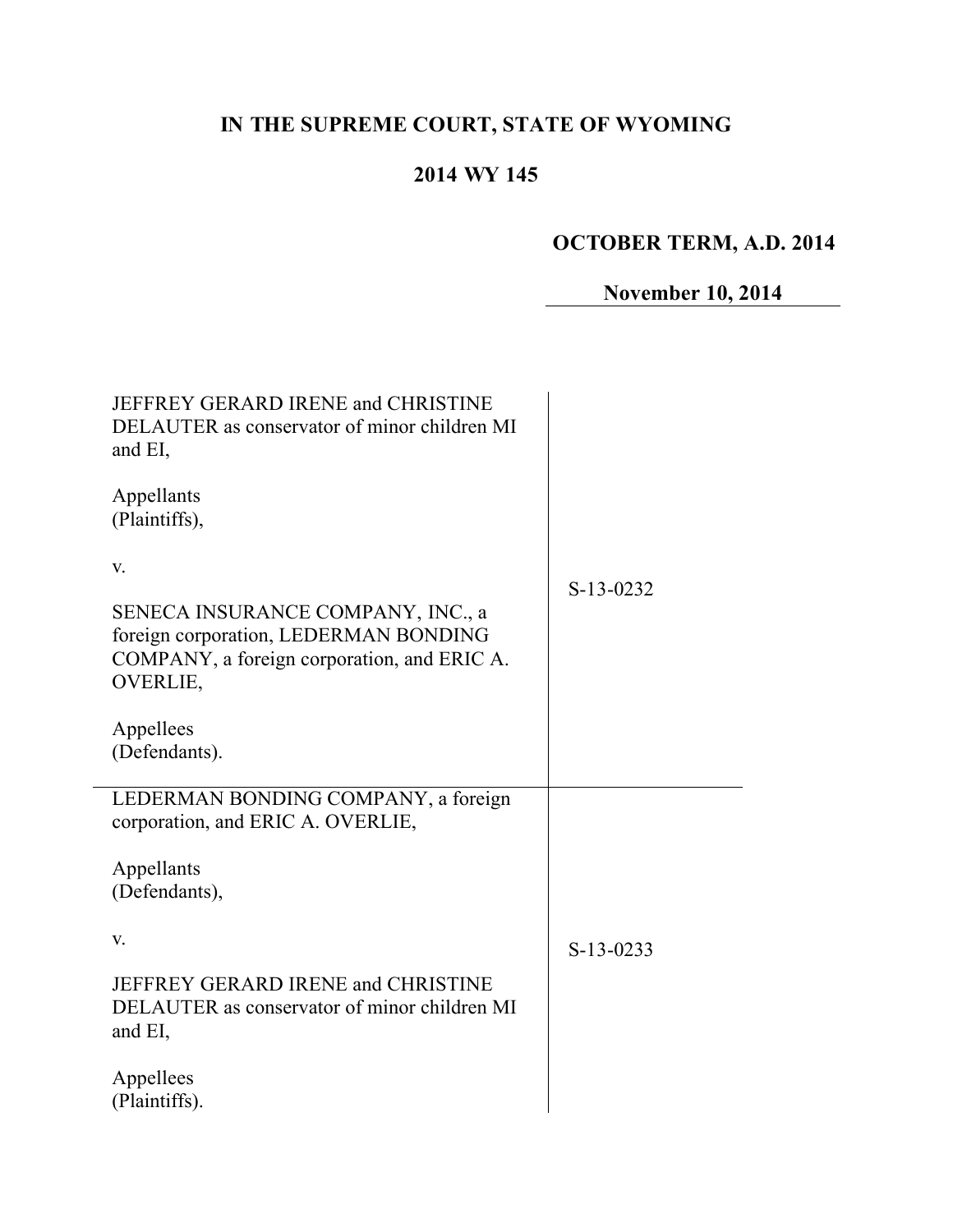SENECA INSURANCE COMPANY, INC., a foreign corporation,

Appellant (Defendant),

v.

S-13-0234

JEFFREY GERARD IRENE and CHRISTINE DELAUTER as conservator of minor children MI and EI,

Appellees (Plaintiffs).

#### *Appeal from the District Court of Natrona County The Honorable W. Thomas Sullins, Judge*

### *Representing Appellants, Jeffrey Gerard Irene and Christine DeLauter, S-13-0232:*

*Kenneth R. Friedman and A. Richard Dykstra, Friedman Rubin, Seattle, Washington; Robert T. Ingram and Scott J. Olheiser, Ingram Olheiser, P.C., Casper, Wyoming. Argument by Mr. Dykstra.*

### *Representing Appellee, Seneca Insurance Company, S-13-0232:*

*William M. McKellar, McKellar, Tiedeken & Scoggin, LLC, Cheyenne, Wyoming; Harry Steinberg, Lester Schwab Katz & Dwyer, LLP, New York, New York. Argument by Mr. Steinberg.*

*Representing Appellees, Lederman Bonding Company and Eric A. Overlie, S-13-0232: Scott P. Klosterman, Williams, Porter, Day & Neville, P.C., Casper, Wyoming. Argument by Mr. Klosterman.*

### *Before BURKE, C.J., and HILL, KITE\*, DAVIS, and FOX, JJ.*

*\*Chief Justice at time of oral argument.*

**NOTICE: This opinion is subject to formal revision before publication in Pacific Reporter Third. Readers are requested to notify the Clerk of the Supreme Court, Supreme Court Building, Cheyenne, Wyoming 82002, of any typographical or other formal errors so that correction may be made before final publication in the permanent volume.**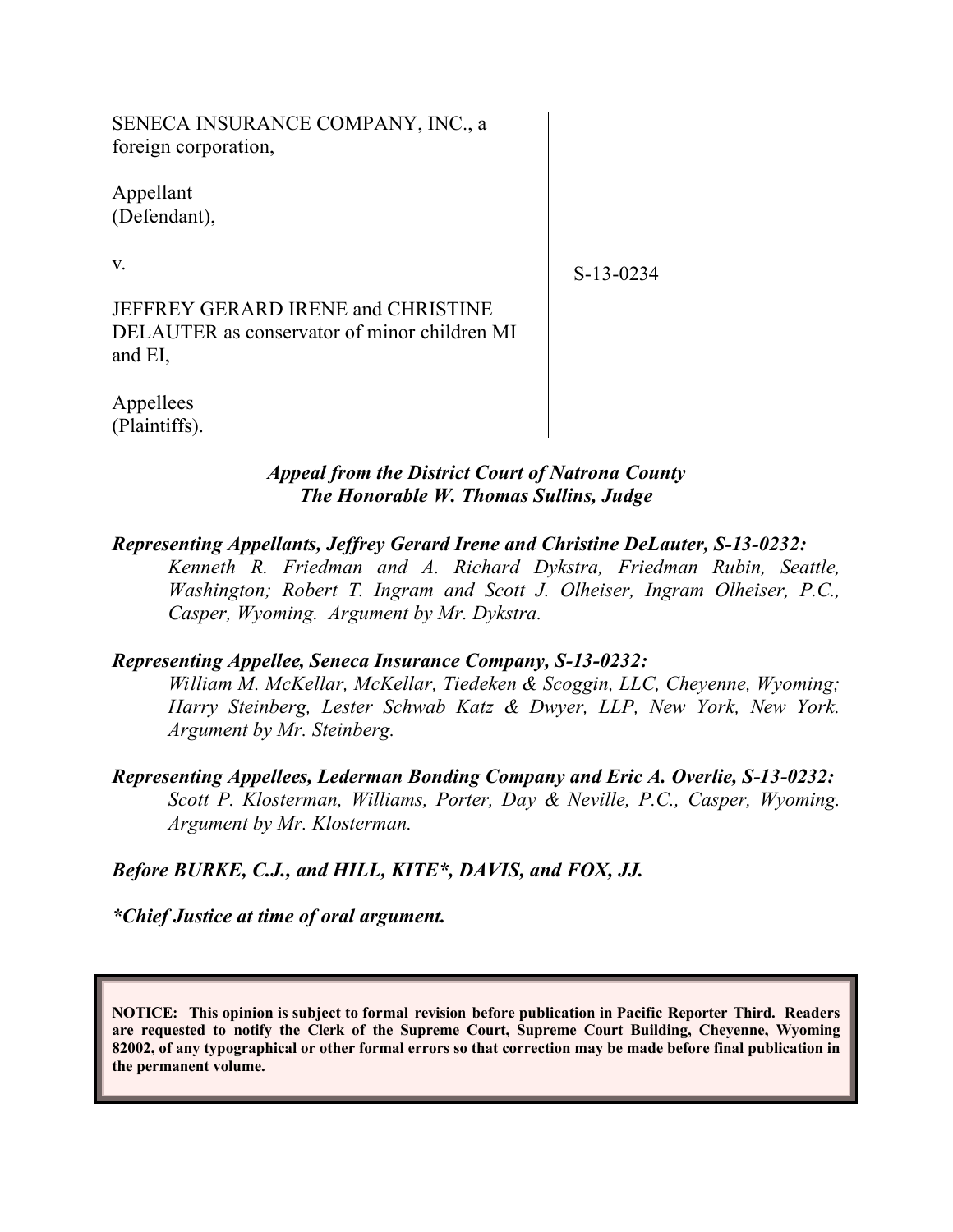#### **BURKE, Chief Justice.**

[¶1] Jeffrey Irene incurred serious injuries after being struck and pinned under a vehicle driven by Douglas Downs in the early morning hours of December 30, 2007. Mr. Downs had been arrested for driving while under the influence of alcohol approximately two hours prior to the incident and was detained at the Natrona County jail. Eric Overlie, a licensed bail bondsman and an agent of Lederman Bonding Company, posted bail to procure Mr. Downs' release from custody. Mr. Irene and Christine DeLauter, as conservator of Mr. Irene's minor children MI and EI, filed suit against Mr. Overlie and Lederman, as well as Seneca Insurance Company, the entity which guaranteed the bond, claiming that Mr. Overlie had been negligent in releasing Mr. Downs from his custody after bailing him out of jail. All defendants filed motions for summary judgment asserting that they did not have a duty to protect Mr. Irene or other members of the general public from injury caused by Mr. Downs. The district court denied the motions.

[¶2] Approximately one month prior to the final pretrial conference, Mr. Overlie, Lederman, and Seneca filed motions to dismiss the complaint under W.R.C.P. 12(b)(6), claiming the suit had not been filed within the two-year statute of limitations set forth at Wyo. Stat. Ann. § 1-3-107, which governs causes of action arising from the rendering of licensed or professional services. The district court granted the motions to dismiss. In Docket No. S-13-0232, Mr. Irene and Ms. DeLauter challenge the district court's dismissal of their complaint. Mr. Overlie and Lederman challenge the denial of their motion for summary judgment in Docket No. S-13-0233, and Seneca challenges the denial of its motion for summary judgment in Docket No. S-13-0234. We reverse the district court's decision to dismiss the complaint under W.R.C.P. 12(b)(6) in Docket No. S-13-0232. As a result of that decision, and because the orders denying the motions for summary judgment are not final, appealable orders, we dismiss the appeals in Docket Nos. S-13-0233 and S-13-0234.

#### *ISSUES*

[¶3] In Docket No. S-13-0232, Mr. Irene and Ms. DeLauter present the following issues:

- 1. Whether the trial court erred in applying the rule stated in *St. John v. Wagner* when it ruled that Defendant Overlie's negligent acts were "of a professional nature."
- 2. Whether Wyoming's professional malpractice statute, § 1- 3-107, applies when a "professional" negligently harms a non-client third party with whom he has no professional relationship or dealings.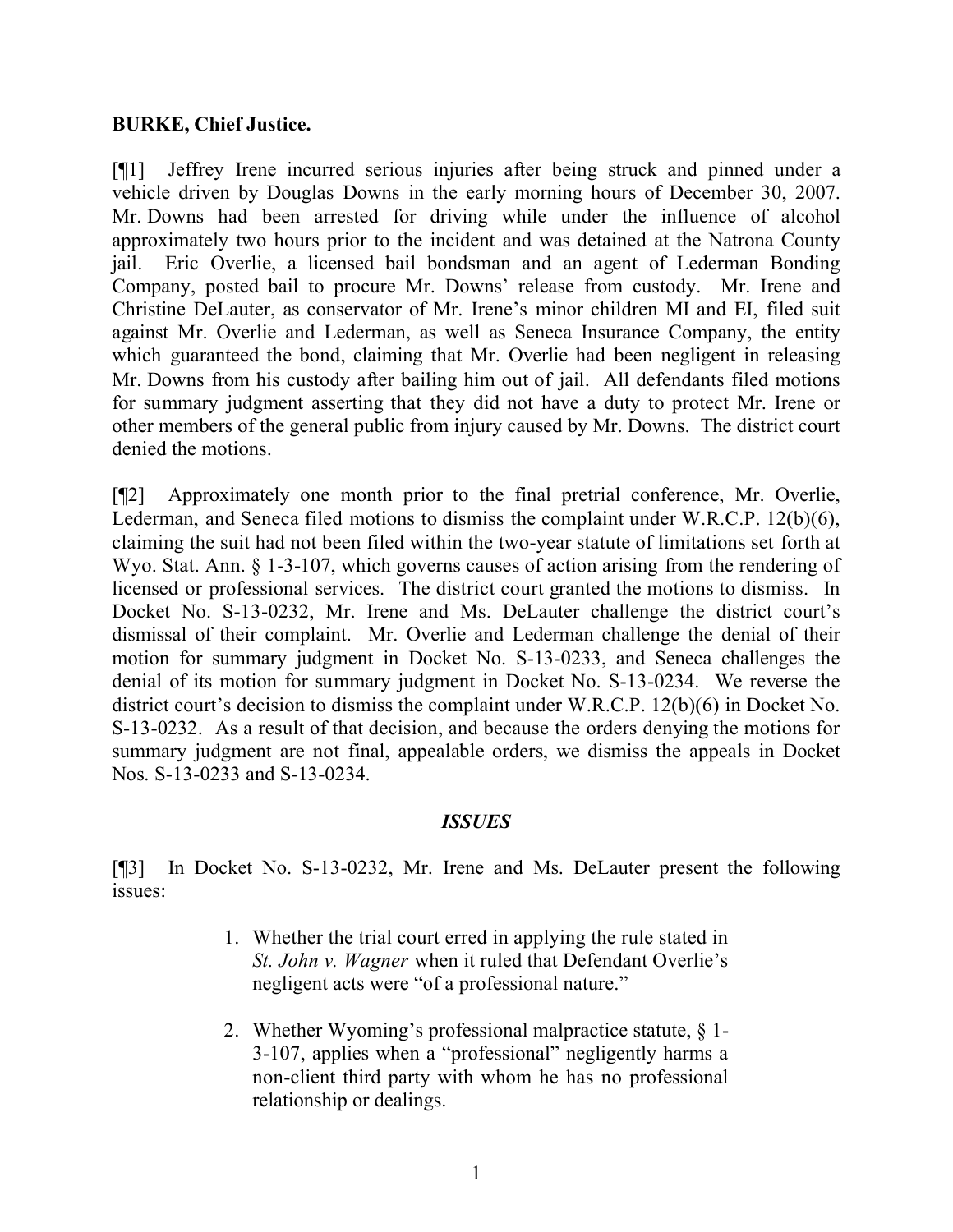We do not address the issues raised in Appellees' cross-appeals.<sup>1</sup>

<sup>1</sup> In Docket No. S-13-0233, Mr. Overlie and Lederman assert a single issue:

1. On December 30, 2007, Eric Overlie, a licensed bail bondsman, posted a bail bond for Douglas Downs' release from the Natrona County detention center. Mr. Overlie then drove Mr. Downs to his bail bond office where Mr. Downs proceeded on foot to a nearby bar to catch a ride home with his friends. Did Mr. Overlie owe a legal duty of care to members of the general public to protect them from injury caused by Mr. Downs' subsequent actions?

In Docket No. S-13-0234, Seneca raises five issues:

 $\overline{a}$ 

- 1. Did the trial court properly conclude that there was an issue of fact as to whether Seneca Insurance Co., which did nothing more than serve as the surety on a bail bond, owed a duty of care to plaintiff, who was injured by the bailed defendant in an automobile accident after he had been released on the bond that Seneca insured?
- 2. Can Seneca Insurance Co., which did nothing more than serve as the surety on a bail bond, be held liable in negligence under Restatement (Second) of Torts §§ 319 and 324A, which, respectively, impose duties on those who take charge of a person with known dangerous proclivities and undertake to render services upon which third parties rely?
- 3. Can plaintiff seek to impose liability upon Seneca Insurance Co. on the theory that Seneca is vicariously liable for any negligence by the bondsman who posted the bail bond for the driver of the accident vehicle, because it had, as required by Wyoming law, designated the bondsman to be an insurance agent?
- 4. Was the act of the non-party owner of the accident vehicle, in giving the keys to her vehicle to the bailed defendant and allowing him to drive it, an intervening and superseding act that cut off any possible liability that Seneca Insurance Co. may have had, even if it was negligent in some manner?
- 5. Can plaintiff claim that the bondsman's signing of a hold harmless agreement to indemnify the Natrona County Sheriff for any liability resulting from the release of the bailed defendant, impose a duty on the bondsman, and Seneca Insurance Co., to indemnify plaintiff for the injuries he sustained when he was struck by a vehicle driven by the bailed defendant after he was released on bond?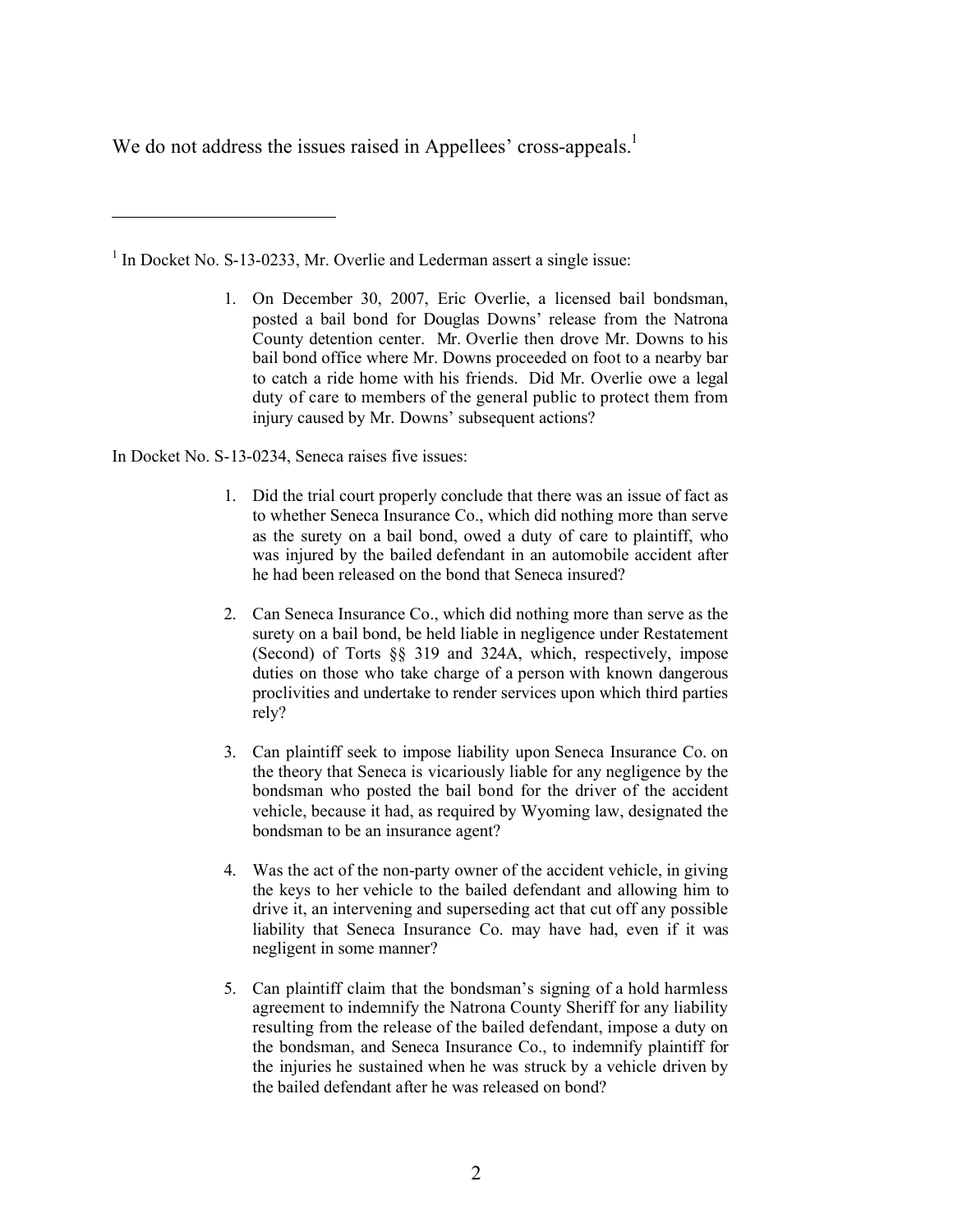#### *FACTS*

[¶4] On the night of December 29, 2007, Douglas Downs was arrested for driving under the influence of alcohol after spending part of the evening drinking at the Sandbar Lounge in Casper, Wyoming. He was taken to the Natrona County jail, where a breath test revealed a .11% blood alcohol content. At approximately 1:00 a.m. on December 30, Mr. Downs was released from custody after a surety bond was posted by Eric Overlie, an agent of Lederman Bonding Company. As a condition of Mr. Downs' release, the Natrona County Sheriff's Office required Mr. Overlie to sign a "Release and Hold Harmless Agreement" under which Mr. Overlie agreed "to hold Natrona County Sheriff['s] Office, its agents, [and] employees harmless from any liability resulting from this release."

[¶5] Mr. Overlie drove Mr. Downs to the office of Speedy Release Bail Bonds, which was located on the same street as the Sandbar Lounge. Mr. Downs then walked from the office to the Sandbar, telling Mr. Overlie that he would catch a ride home with friends who had remained at the bar. After arriving at the bar, Mr. Downs consumed another alcoholic beverage before agreeing to drive a friend home in her vehicle. As Mr. Downs was exiting the parking lot in his friend's truck, he struck Mr. Irene, who became trapped underneath the vehicle. Mr. Downs proceeded to drive over a mile while dragging Mr. Irene beneath the vehicle, which resulted in serious injuries to Mr. Irene.

[¶6] Appellants filed their complaint on September 13, 2011. The Release and Hold Harmless Agreement was attached to the complaint. Appellants claimed that Mr. Overlie had been negligent in agreeing to accept custody of Mr. Downs from the Natrona County Sheriff and in releasing him under circumstances in which he was likely to cause harm to others. In August, 2013, after approximately two years of discovery, Appellees filed motions for summary judgment. They also moved to dismiss the complaint under Rule 12(b)(6), asserting that the complaint was not filed within the two-year statute of limitations for "professional malpractice" under Wyo. Stat. Ann.  $\S$  1-3-107.<sup>2</sup> The motions were heard at a final pretrial conference held on September 6, 2013. Following

#### **§ 1-3-107. Act, error or omission in rendering professional or health care services.**

(a) A cause of action arising from an act, error or omission in the rendering of licensed or certified professional or health care services shall be brought within the greater of the following times:

> (i) Within two (2) years of the date of the alleged act, error or omission . . . .

 $2$  The statute provides, in relevant part, as follows: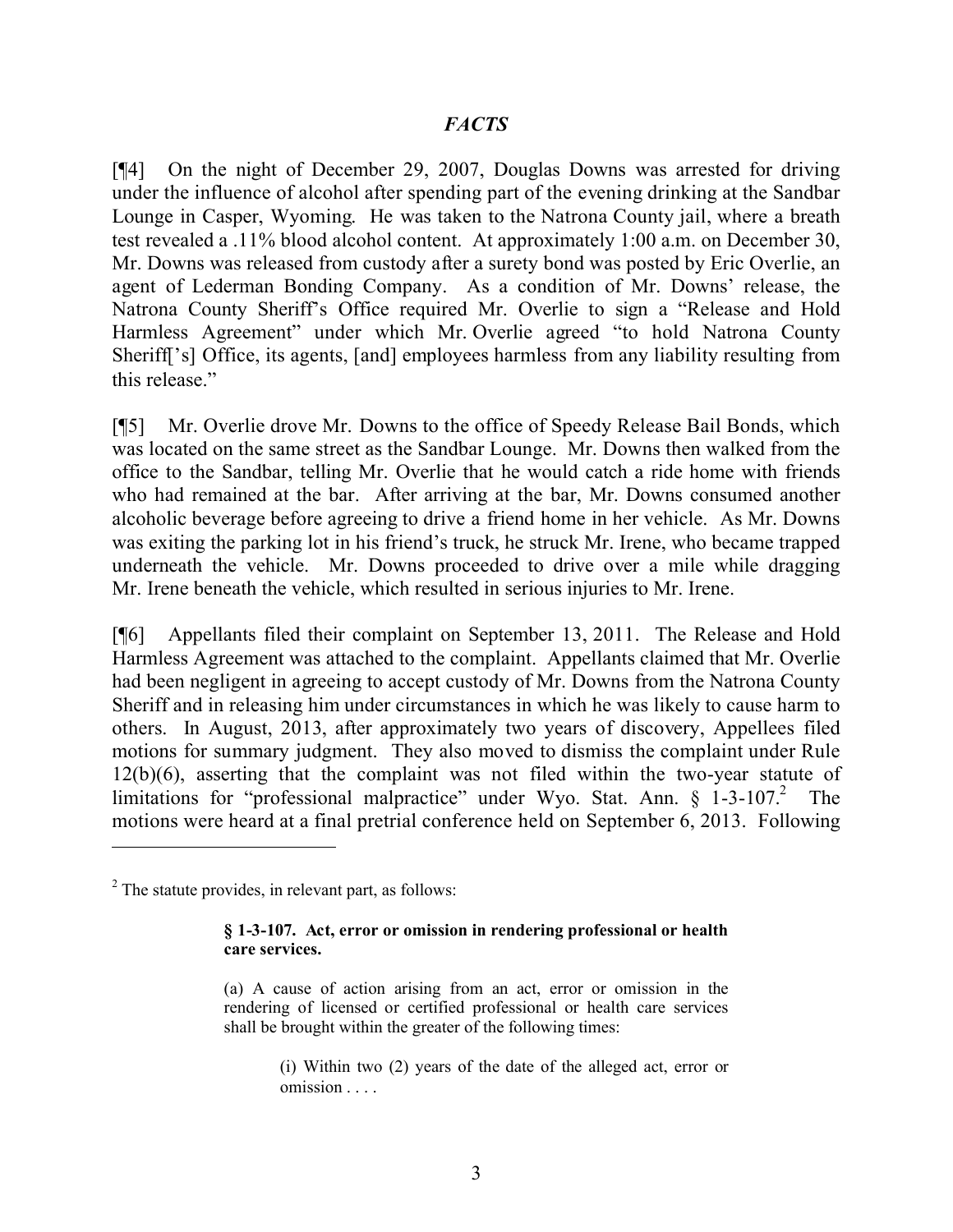the hearing, the district court denied the motions for summary judgment and granted the motions to dismiss. The court found that "[a]ll of the acts of negligence asserted in the Complaint for Damages in this action are alleged to have been committed by Defendant Eric A. Overlie while rendering licensed or certified professional insurance and bail bond services." As a result, the court concluded that the complaint had not been timely filed under Wyo. Stat. Ann. § 1-3-107.

[¶7] Mr. Irene and Ms. DeLauter appealed the district court's dismissal of their complaint under W.R.C.P. 12(b)(6). Appellees filed cross-appeals challenging the denials of their motions for summary judgment. The appeals were consolidated for argument and decision.

#### *STANDARD OF REVIEW*

[ $[$ [8] When reviewing a W.R.C.P. 12(b)(6) motion to dismiss, we accept the facts stated in the complaint as true and view them in the light most favorable to the plaintiff. We will sustain such a dismissal when it is certain from the face of the complaint that the plaintiff cannot assert any fact which would entitle him to relief. *Stroth v. North Lincoln County Hosp. Dist.*, 2014 WY 81, ¶ 6, 327 P.3d 121, 125 (Wyo. 2014). Dismissal under W.R.C.P. 12(b)(6) is a drastic remedy, which should be granted sparingly, and is appropriate only when it is certain the plaintiff cannot assert any facts that would entitle him to relief. *Simon v. Teton Bd. of Realtors*, 4 P.3d 197, 200 (Wyo. 2000).

#### *DISCUSSION*

#### **Docket No. S-13-0232 – Dismissal Under W.R.C.P. 12(b)(6)**

[¶9] In their complaint, Appellants asserted two causes of action against Appellees. In their first cause of action, Appellants alleged that

> 45. Defendants . . . took charge and control of Downs, whom they knew or should have known to be likely to cause bodily harm to others if not controlled and given the opportunity to operate a motor vehicle. Despite this knowledge, [Defendants] released charge and control of Downs, and thereby breached a duty of ordinary care of a reasonable person in the same or similar circumstances.

They also alleged that

46. Defendants . . . breached their duty of ordinary care when Overlie accepted custody and responsibility for Mr. Downs and knowingly allowed him to return to the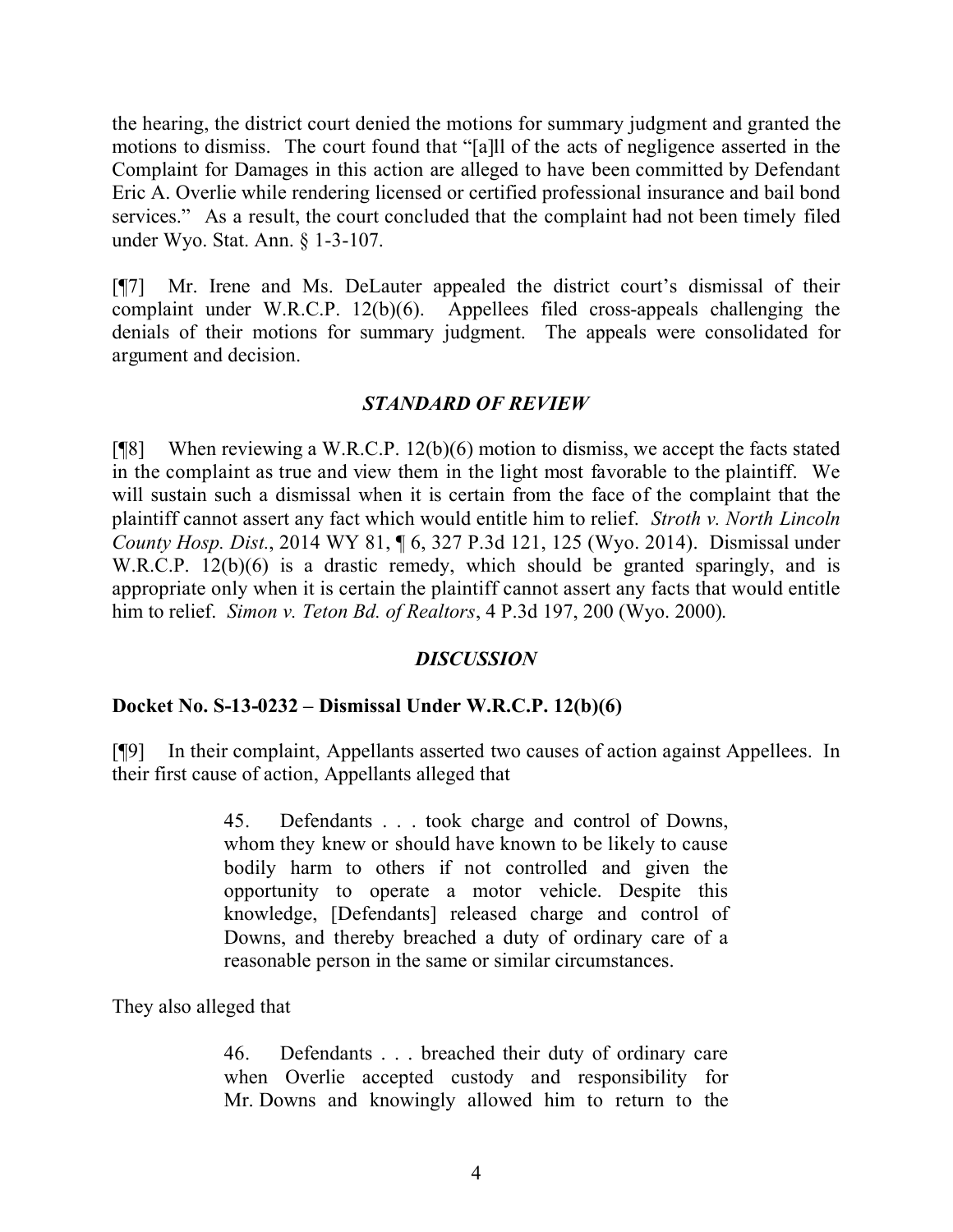Sandbar Lounge under such circumstances that they knew or should have known he was likely to drive a vehicle while under the influence of alcohol, and posed a serious danger of injury or death to others while operating a vehicle.

In their second cause of action, Appellants alleged that Appellees had breached a duty under Restatement (Second) of Torts § 324A, which provides as follows:

> One who undertakes, gratuitously or for consideration, to render services to another which he should recognize as necessary for the protection of a third person or his things, is subject to liability to the third person for physical harm resulting from his failure to exercise reasonable care to protect his undertaking, if

> > (a) his failure to exercise reasonable care increases the risk of such harm, or

> > (b) he has undertaken to perform a duty owed by the other to the third person, or

> > (c) the harm is suffered because of reliance of the other or the third person upon the undertaking.

According to the complaint,

49. It is the stated policy of the Natrona County Sheriff's Office that it will not release an intoxicated individual from its custody unless a sober adult person agrees to take custody, responsibility and control of the intoxicated person. Overlie was aware of this policy at the time that he signed Exhibit B, and agreed to such an undertaking to obtain Mr. Downs['] release from jail. The Natrona County Sheriff's Office relied upon Overlie's undertaking of the custody, responsibility and control of Mr. Downs in order to release him to the custody of Mr. Overlie and allow him to leave the jail.

50. Overlie was acting within the scope of his actual or apparent agency for Defendants Seneca, Bail USA and Lederman in signing Exhibit B, the Release and Hold Harmless Agreement, to secure the release of Mr. Downs from jail.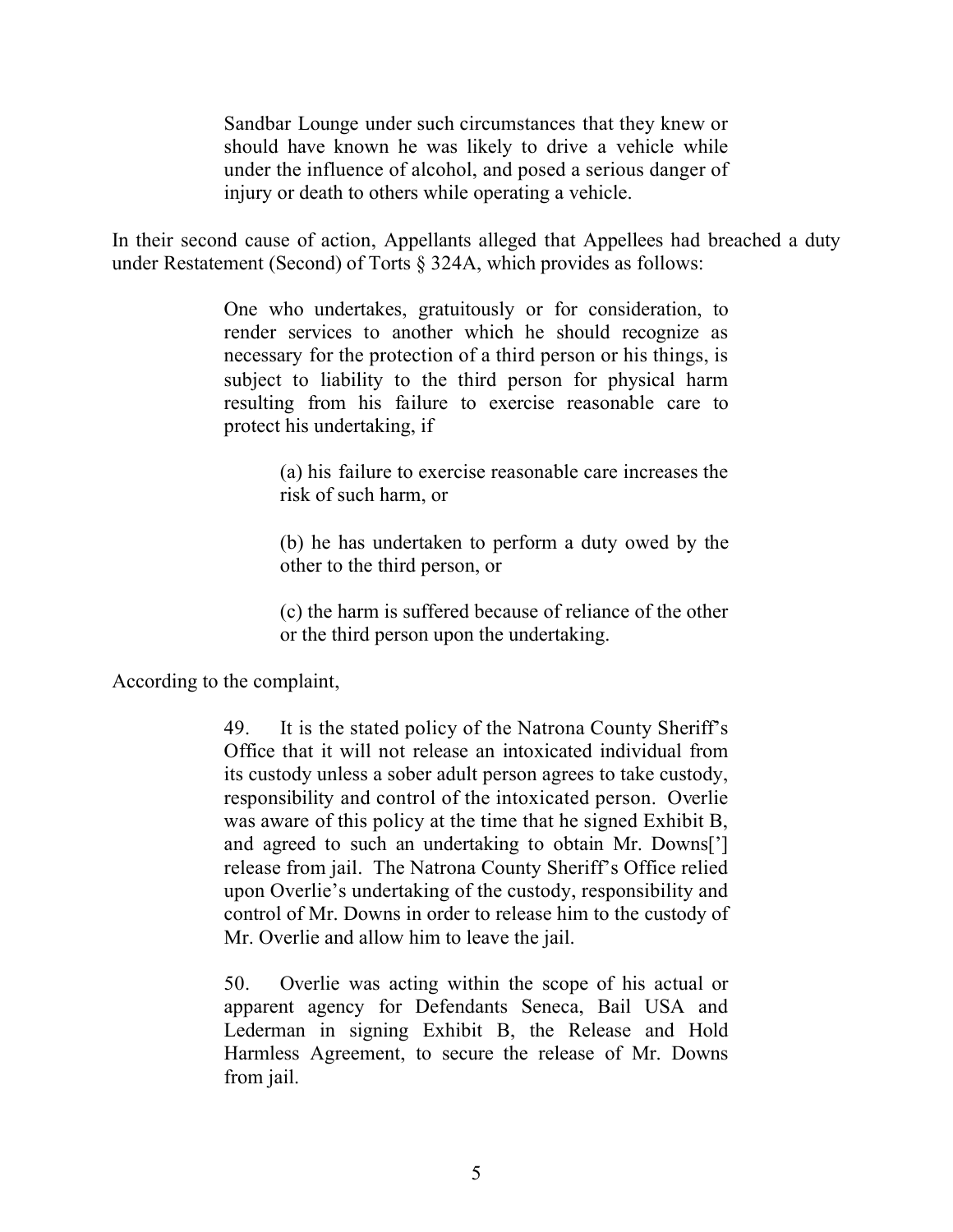53. In undertaking the custody, responsibility and control of Mr. Downs, Overlie agreed to perform a duty owed by the Natrona County Sheriff's Office to protect the public, including Plaintiffs, from the harm caused by intoxicated persons who are likely to drive a vehicle under the influence of alcohol and cause serious physical injury or death.

54. Overlie failed to exercise reasonable care in the custody, responsibility and control of Mr. Downs when he allowed Mr. Downs to return to the bar where he had been drinking before his arrest for DUI.

. . .

 $\overline{a}$ 

. . .

57. By failing to exercise ordinary care to avoid injury to third persons in performing its contractually assumed duties, Seneca, Bail Bonds USA, Lederman and Overlie are liable for injuries to the public.

Attached to the complaint as Exhibit B was the "Release and Hold Harmless Agreement" of the Natrona County Sheriff's Office. It provides: "The undersigned [hereby] accepts custody of Douglas Dean Downs on release from the Natrona County Sheriff['s] Office Jail. The undersigned further accepts responsibility for Douglas Dean Downs and agrees to hold Natrona County Sheriff['s] Office, its agents, [and] employees harmless from any liability resulting from this release." Mr. Overlie signed the agreement as the "person accepting custody." In the space marked "relationship," he wrote "bondsman."

[¶10] In granting Appellees' motions to dismiss, the district court found that "[a]ll of the acts of negligence asserted in the Complaint for Damages in this action are alleged to have been committed by Defendant Eric A. Overlie while rendering licensed or certified professional insurance and bail bond services." Based upon that analysis, the district court concluded that the two-year statute of limitations set forth at Wyo. Stat. Ann. § 1-3- 107 applied.

[¶11] Appellants contend the district court erred in finding their claim was governed by the two-year statute of limitations set forth at Wyo. Stat. Ann. § 1-3-107 (LexisNexis  $2011$ ).<sup>3</sup> As noted above, that statute provides, in relevant part, as follows:

<sup>&</sup>lt;sup>3</sup> Appellants claim that the four-year statute of limitations set forth at Wyo. Stat. Ann. § 1-3-105(a)(iv)(C)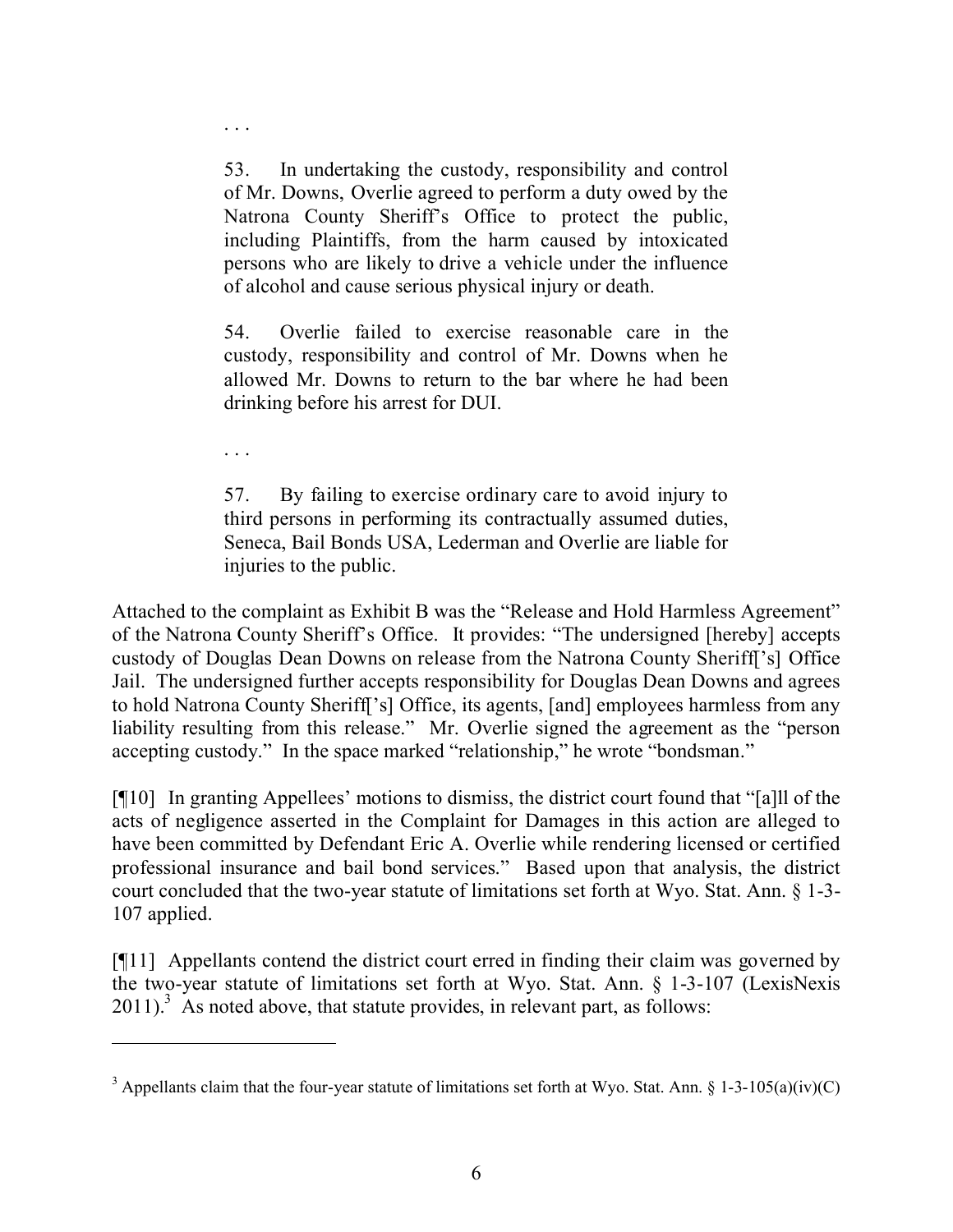#### **§ 1-3-107. Act, error or omission in rendering professional or health care services.**

(a) A cause of action arising from an act, error or omission in the rendering of licensed or certified professional or health care services shall be brought within the greater of the following times:

> (i) Within two (2) years of the date of the alleged act, error or omission . . . .

Appellants claim the statute does not apply because "Overlie's negligent release of Downs was not a 'professional act' as defined in *St. John v. Wagner*, 2013 WY 69, ¶ 9, 302 P.3d 906, 908 (Wyo. 2013)." Additionally, Appellants contend that Mr. Irene and Mr. Overlie "never had the 'professional relationship' necessary to form the basis for a professional malpractice claim."

[¶12] Appellees contend the district court properly concluded that the statute of limitations set forth at Wyo. Stat. Ann. § 1-3-107 was applicable to Appellants' claim because all acts alleged by Appellants were committed by Mr. Overlie while acting in his professional capacity. Appellees note that "anything that happened during the period immediately following Mr. Downs' release on the bond that Mr. Overlie had posted arose out of that professional relationship." They further contend that because Mr. Overlie signed the Natrona County Sheriff's hold harmless agreement as a bondsman, his "negligence was 'professional' in nature and, therefore, within the ambit of § 1-3-  $107(a)$ ."

[¶13] Appellants rely on our decision in *St. John v. Wagner* to support their position. In that case, we concluded that the appellee had not acted in his professional capacity as a licensed dentist when he required the appellant, a patient who had received professional dentistry services from the appellee, to obtain credit from a particular credit card company to pay for the services rendered. *Id.*, ¶ 9, 302 P.3d at 908. Accordingly, we held that the statute of limitations set forth at Wyo. Stat. Ann.  $\S$  1-3-107 did not apply to the appellant's claim. *Id.* In reaching that determination, we distinguished our holding in *Prokop v. Hockhalter*, 2006 WY 75, 137 P.3d 131 (Wyo. 2006), in which we concluded that professional hunting guides qualify as "professionals" for purposes of Wyo. Stat. Ann. § 1-3-107(a). We quote from that discussion at length:

 $\overline{a}$ 

applies to the causes of action asserted in their complaint.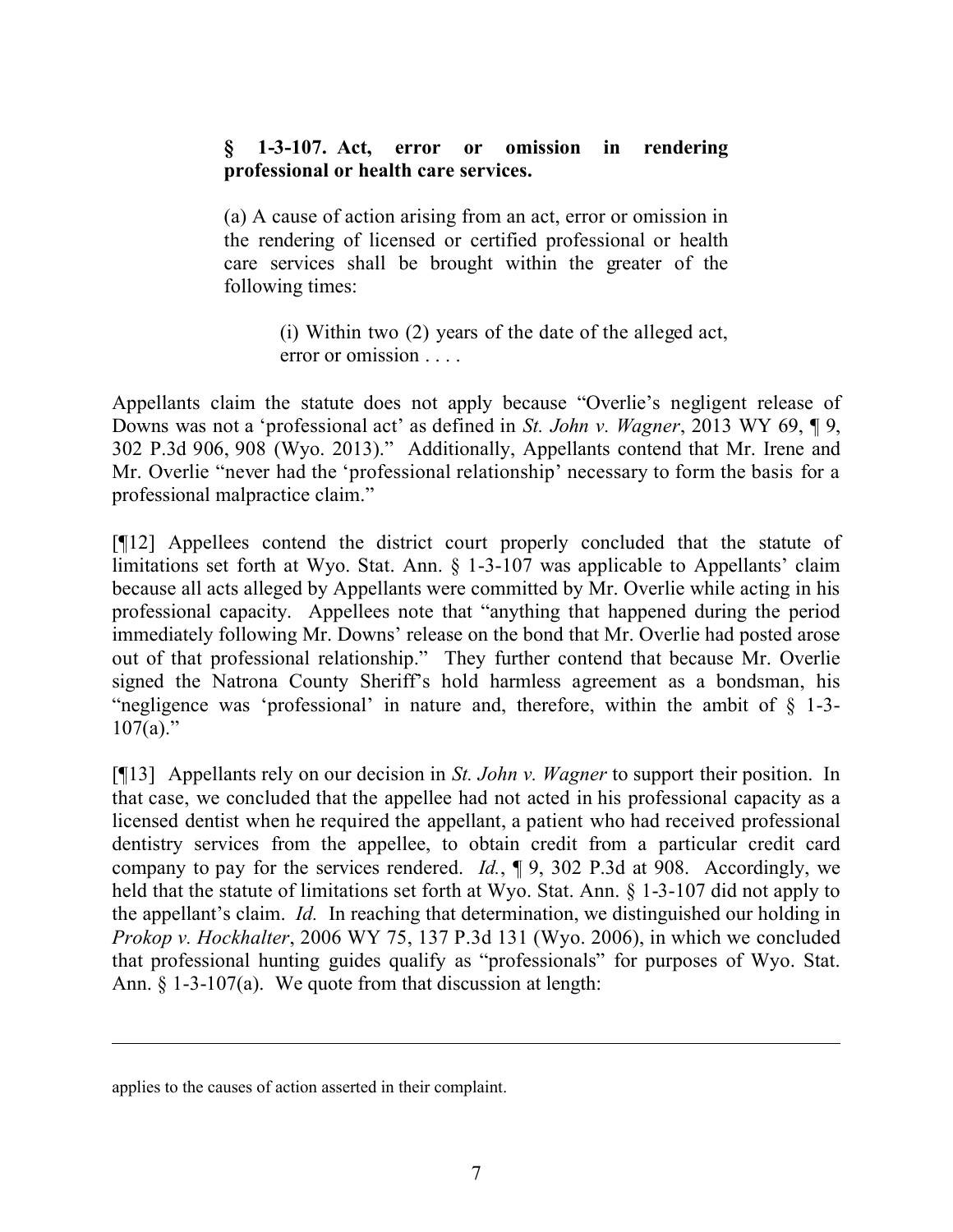The appellee argues that the appellant's WCPA [Wyoming Consumer Protection Act] claim is time-barred by the statute because the claim arose out of the appellant's "professional relationship" with the appellee. The phrase "professional relationship" is not, however, found in the above statute. For that reason, the appellee relies upon this Court's holding in *Prokop v. Hockhalter*, 2006 WY 75, 137 P.3d 131 (Wyo. 2006). In that case, Prokop hired a professional hunting guide to take him on a guided bighorn sheep hunt. Prokop terminated the hunt three days after the outing began. *Id.* at ¶ 4, at 132. Two years and five days later, Prokop filed a claim alleging breach of contract, negligence, and intentional infliction of emotional distress. *Id.* at ¶ 5, at 132-33. Relying upon the two-year statute of limitations applicable to professional services found in Wyo. Stat. Ann. § 1-3-107(a), the federal district court granted summary judgment in favor of the hunting guide. *Id.* at ¶ 5, at 133. Following an appeal, the Tenth Circuit Court of Appeals certified the following questions to this Court: whether the relevant statute of limitations applies to actions against professional hunting guides, and, if so, whether it applies to contract claims as well as tort claims. *Id.* at ¶ 1, at 132.

After concluding that professional hunting guides qualify as professionals for purposes of Wyo. Stat. Ann. § 1- 3-107(a), this Court determined that the statute of limitations at issue applied to contract claims as well as tort claims. *Prokop*, 2006 WY 75, ¶ 16, 137 P.3d at 136. We relied upon a Nebraska Supreme Court case holding that "[i]f all [] claims are based on a single *professional relationship* [] they may not be separated into various parts to allow different periods of limitation to be applied." *Reinke Mfg. Co., Inc. v. Hayes*, 256 Neb. 442, 590 N.W.2d 380, 387 (1999) (emphasis added). The appellee concludes that, because the appellant's WCPA claim "undoubtedly arises out of her professional relationship" with the appellee, the two-year statute of limitations applies and the claim was properly dismissed.

Neither party disputes the fact that dentistry qualifies as a licensed profession. The question before us, therefore, is limited to whether the appellant's WCPA claim arose "from an act, error or omission in the rendering of licensed or certified professional or health care services." Wyo. Stat.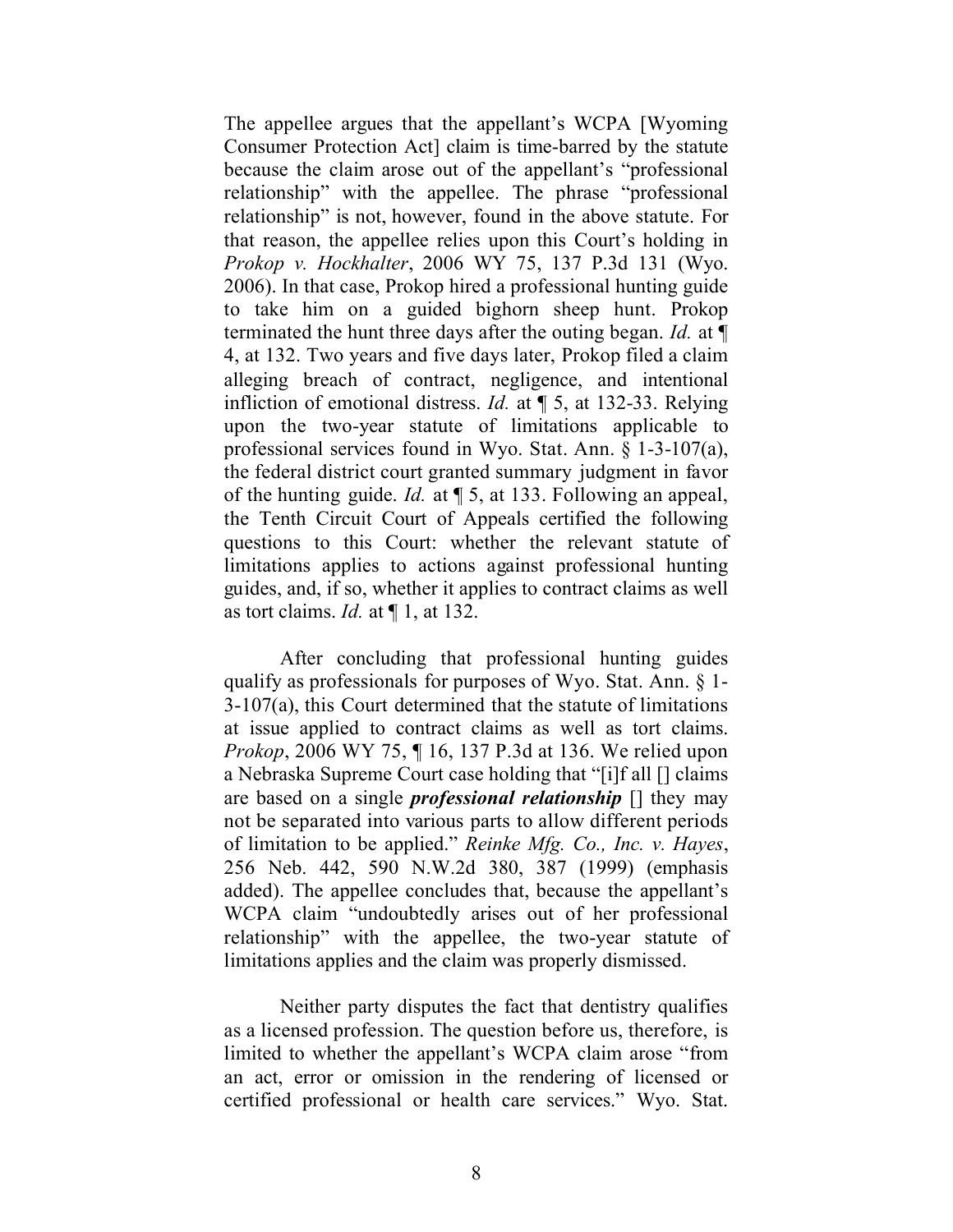Ann. § 1-3-107(a). By contending that Wyo. Stat. Ann. § 1-3- 107 is applicable, the appellee misinterprets *Prokop* and construes "professional relationship" to include a broader range of activity than intended by the legislature. The circumstances surrounding the appellant's and the appellee's dispute do, indeed, derive from the fact that the appellant sought the appellee's professional services. All interactions between dentist and patient do not, however, constitute the rendering of professional services under the statute. In *Reinke*, upon which *Prokop* relies, the court determined that application of the two-year statute of limitations would require a determination of whether the professional was "acting in a 'professional' capacity." *Reinke*, 590 N.W.2d at 388.

> In determining whether a particular act is of a professional nature or a professional service, the court must look to the nature of the act itself and the circumstances under which it was performed. *Swassing v. Baum*, 195 Neb. 651, [656,] 240 N.W.2d 24[, 27] (1976). A professional act or service is one arising out of a vocation, calling, occupation, or employment involving specialized knowledge which is attained from often long and intensive preparation and instruction in skills and methods and the scientific, historical, and scholarly principles underlying such skills and methods. *Jorgensen v. State Nat. Bank & Trust*, [255 Neb. 241, 245, 583 N.W.2d 331, 334 (1998)].

*Reinke*, 590 N.W.2d at 388. This is similar to the language of our professional malpractice statute of limitations, which by its terms applies to "a cause of action arising from an act, error or omission *in the rendering of licensed or certified professional or health care services*." Wyo. Stat. Ann. § 1-3- 107(a) (emphasis added). *The appellee is a licensed provider of dental care. He acts in his professional capacity when he performs dentistry.* While there may be instances where a professional's billing practices are so closely intertwined with his or her professional services so as to be considered part of those professional services, that is not true in this case. Requiring a patient to obtain credit from a particular credit card company falls beyond the provision of "licensed or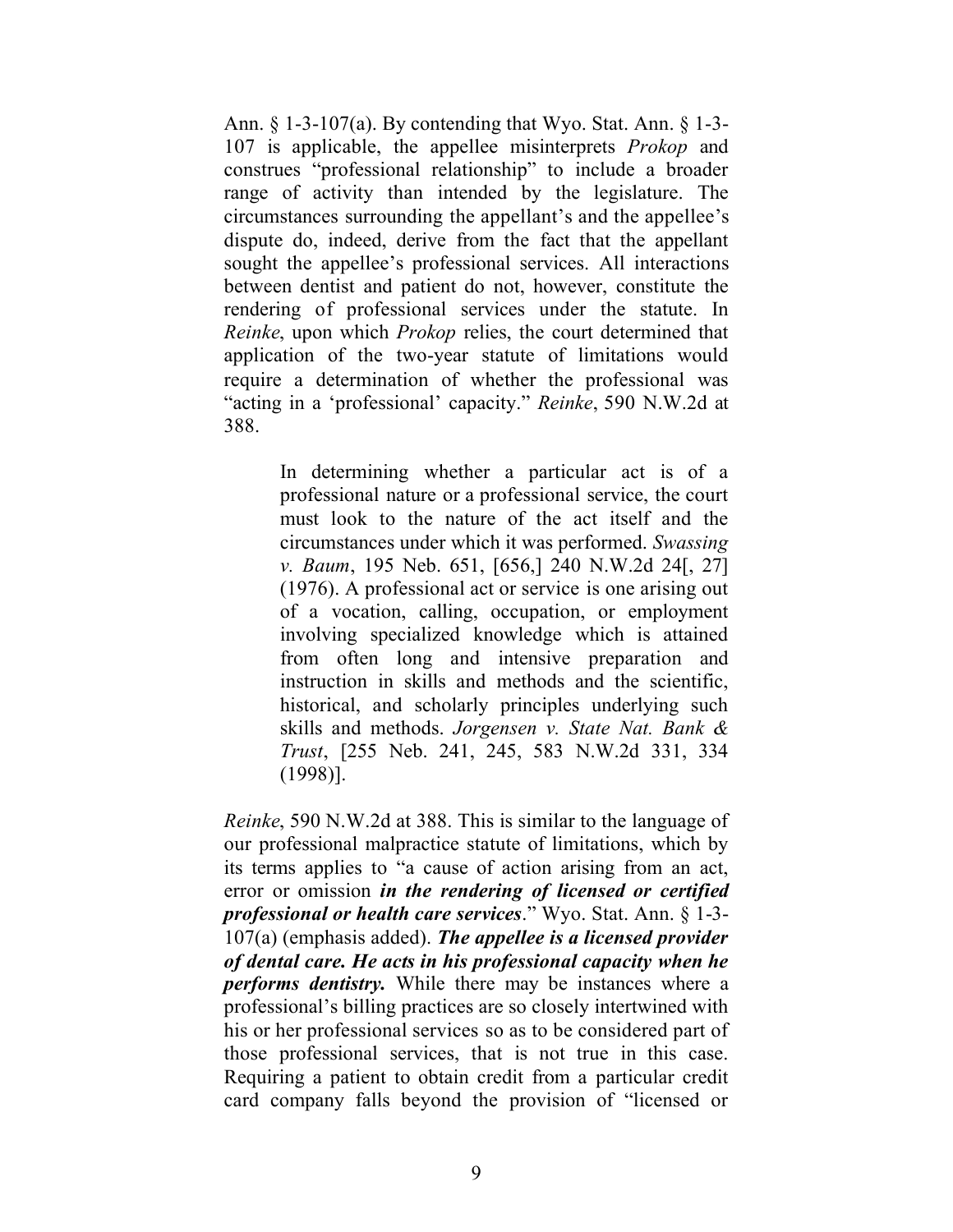#### certified professional health care services."

*St. John*, ¶¶ 7-9, 302 P.3d at 907-908 (emphasis added).

[¶14] As indicated by our discussion in *St. John*, in determining whether a particular act or service is professional in nature, we must compare the nature of the particular service rendered to the typical duties performed by the licensed or certified professional. In some cases, as in *St. John*, the issue of whether a licensed or certified professional is providing professional services at the time of the conduct giving rise to a claim against the professional may be easily resolved by reference to a common understanding of the duties of the profession. Whether a particular service constitutes a professional service under Wyo. Stat. Ann. § 1-3-107, however, is not always as clear as the difference between dentistry and consumer financing. Answering that question in the present case requires a clear understanding of the contours of the typical services rendered by a professional bail bondsman.

[¶15] According to one legal encyclopedia, a bail bondsman is licensed to sell surety agreements to criminal defendants who are required to post bail in order to be released from the custody of the State. 8A Am. Jur. 2d *Bail and Recognizance* § 105. Generally, the obligation of sureties on a bail bond is that they will produce the accused in open court when his or her presence is required in accordance with the terms of the bond. *Id.* Under this arrangement, the surety assumes the risk of a defendant's failure to appear in court and, in order to protect its interest, must take steps to prevent a defendant from absconding from the jurisdiction. *Id.* A surety, however, "may not shackle, confine, or impede the principal in his or her daily movements, even though the state may so restrict defendants in its custody; rather, the bail arrangement implies only that the surety obtains sufficient control over the principal to assure his or her appearances . . . ." 8A Am. Jur. 2d *Bail and Recognizance* § 107. According to this source, then, a bail bondsman acts in his professional capacity when he sells insurance to criminal defendants and when he secures the attendance of criminal defendants in court. The wrongful conduct asserted in the complaint did not arise from either of these activities.<sup>4</sup>

[¶16] In Wyoming, the licensing requirements for a bail bondsman appear to be directed solely to the ability of a bail bondsman to sell insurance. In a formal opinion addressing the Insurance Department's authority to regulate the activities of bail bondsmen, the Wyoming Attorney General noted that "Bail bondsmen are typically viewed as offering

 $\overline{a}$ 

<sup>&</sup>lt;sup>4</sup> For purposes of addressing the motion to dismiss, Appellants do not dispute that the sale of bail bonds is a professional service, or that a claim of negligence in the issuance of a bail bond would be governed by the statute of limitations set forth in Wyo. Stat. Ann. § 1-3-107. Whether Wyo. Stat. Ann. § 1-3-107 applies to the sale of insurance is not an issue that is before the court at this time.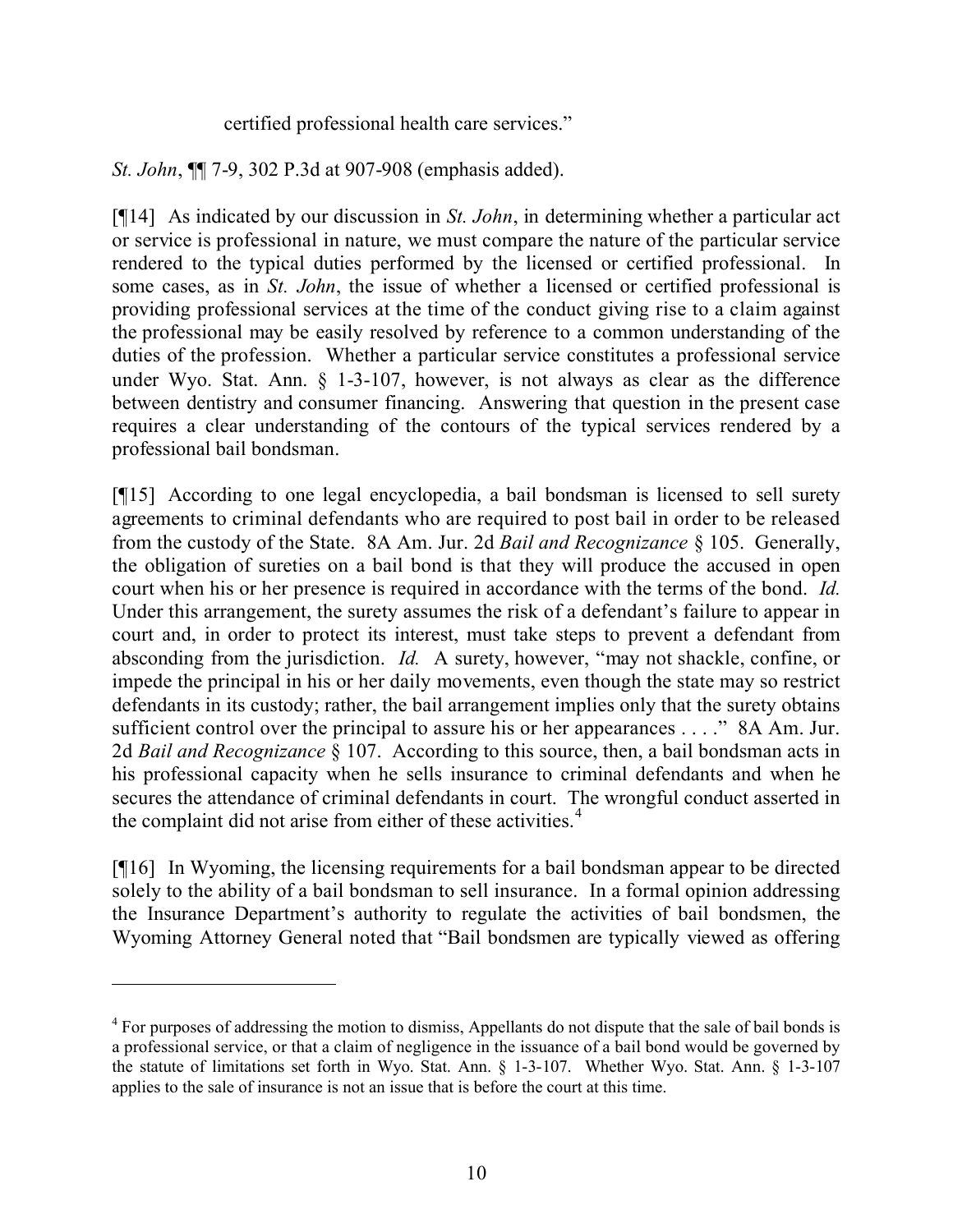or engaging in the business of insurance" and that "Regulation often takes the form of licensing by a state agency, like an insurance department, in addition to requirements by the courts that must be met." 1996 Wyo. Op. Atty. Gen. 14, 1 (citing *Klevenhagen v. International Fidelity Insurance Company*, 861 S.W.2d. 13, 16 (Tex. App. Houston 1st Dist. 1993); 13 A.L.R.3d 618). Indeed, in Wyoming, the activities of bail bondsmen are regulated through statutes providing for licensing of insurance producers. Pursuant to Wyo. Stat. Ann. § 26-9-203, "A person shall not sell, solicit or negotiate insurance in this state for any class or classes of insurance unless the person is licensed for that line of authority in accordance with this chapter." In order to obtain an insurance producer license, an individual must be at least eighteen years old, must not have committed any act that is grounds for denial under Wyo. Stat. Ann. § 26-9-211, must have paid the necessary fees, must have successfully passed the appropriate examination, and must have passed a criminal history record background check. Wyo. Stat. Ann. § 26-9-206. The statutes give no indication that the licensing requirements encompass any of the activities of Mr. Overlie that are at issue in this litigation other than providing the surety bond.

[¶17] Appellees point out that Mr. Overlie noted, on the hold harmless agreement, which was attached to the complaint, that his relationship to Mr. Downs was that of "bondsman." This fact, however, does not establish that taking custody of persons who have been arrested following their release is part of the professional responsibilities of a bail bondsman. There is nothing in the complaint alleging that a bondsman receives training in such activity, or that knowledge of such practices is required for licensure. Indeed, as noted by Appellants in their complaint, any sober adult was permitted to take custody of Mr. Downs upon execution of the Natrona County Sheriff's hold harmless agreement. The hold harmless agreement gives no indication that the form must be signed by the same person who posts the bail bond.

[¶18] Appellees direct us to assertions in the complaint relating to vicarious liability to support their position. The complaint states that "On information and belief Seneca has the right to control the conduct of Overlie with respect to the issuance of bonds on its behalf." The complaint also states that "Overlie was acting within the scope of his actual or apparent agency for Defendants Seneca, Bail USA and Lederman in signing Exhibit B, the Release and Hold Harmless Agreement, to secure the release of Mr. Downs from jail." These facts, however, when viewed in the light most favorable to Appellants, do not constitute an admission that executing the hold harmless agreement or transporting Mr. Downs after bailing him out of jail were professional acts. Appellees have not established that such activities would fit, as a matter of law, within the professional duties of a bail bondsman as required by our decision in *St. John v. Wagner*. Based upon the foregoing, we find that it was not clear from the face of the complaint that Mr. Overlie was rendering a professional service within the strictures of Wyo. Stat. Ann. § 1-3-107.

[¶19] Before leaving this issue we would offer two additional observations. First, we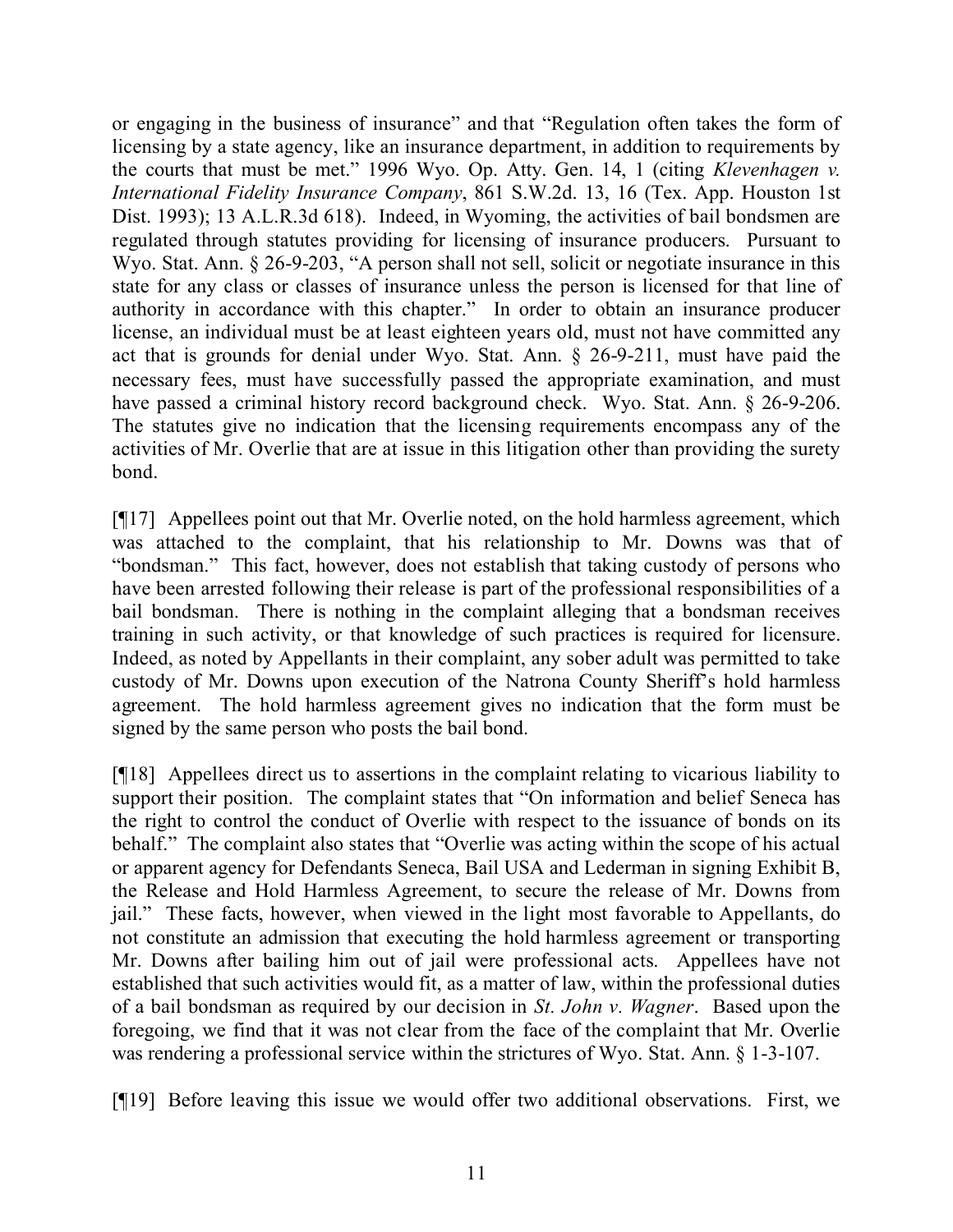must keep in mind that the running of a statute of limitations is an affirmative defense and the burden is on the defendant to establish that the limitations period applies. *Whitney Holding Corp. v. Terry*, 2012 WY 21, ¶ 11, 270 P.3d 662, 666 (Wyo. 2012). Stated differently, Appellants were not required to assert in their complaint that Wyo. Stat. Ann. § 1-3-107 was not applicable.

[¶20] Second, the unusual procedural posture of this case at the time of filing of the motions to dismiss warrants brief comment. Typically, a motion to dismiss asserting a statute of limitations bar to the causes of action asserted in the complaint is filed early in the litigation process. That did not happen in this case. Here, the motions to dismiss were filed nearly two years after the litigation had been commenced. During those two years, the parties engaged in protracted discovery. Shortly before the final pretrial conference was to be held, Appellees filed their motions to dismiss alleging that the action was barred by the statute of limitations set forth in Wyo. Stat. Ann. § 1-3-107. In their appellate briefs, the parties reference evidence adduced during discovery that was not reflected in the allegations of the complaint. In resolving a challenge to a Rule 12(b)(6) dismissal, however, our focus is on the allegations of the complaint, and our standard of review requires that we view the facts as alleged in the complaint in the light most favorable to the plaintiffs, and we can affirm the dismissal only "when it is certain from the face of the complaint that the plaintiff cannot assert any fact which would entitle him to relief." *Stroth*, ¶ 6, 327 P.3d at 125.Simply put, the facts adduced during discovery are not relevant to our analysis.<sup>5</sup>

[¶21] We would note, however, that the information obtained during discovery illustrates the difficulty in determining whether the actions at issue fit within the ambit of Wyo. Stat. Ann. § 1-3-107. In her deposition testimony, Jeanine Beagle, a bail bondswoman in Casper, Wyoming, stated that she rarely signed the release agreement:

> I think I've done it maybe five times in fourteen years. I don't like doing it. I've done it I think about like three times – three or four times when I knew them and the parent was

<sup>&</sup>lt;sup>5</sup>Appellees did not produce evidence outside the pleadings in their motions to dismiss, and neither party sought conversion of the motion to dismiss to a motion for summary judgment under Rule 12(b). That rule provides as follows:

If, on a motion asserting the defense numbered (6) to dismiss for failure of the pleading to state a claim upon which relief can be granted, matters outside the pleading are presented to and not excluded by the court, the motion shall be treated as one for summary judgment and disposed of as provided in Rule 56, and all parties shall be given reasonable opportunity to present all material made pertinent to such a motion by Rule 56.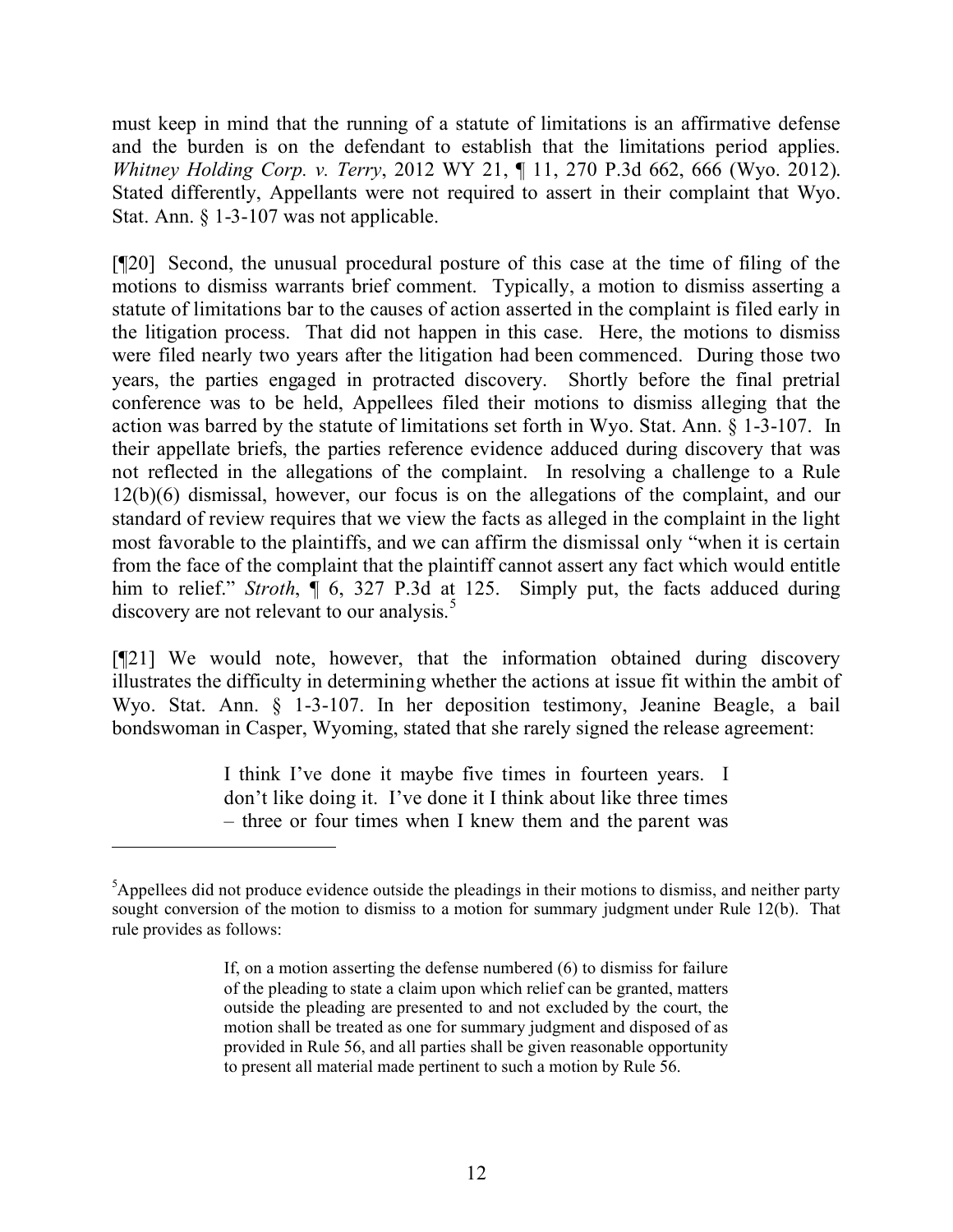coming up the hill. I knew they were almost in the parking lot. They were coming up the hill. They're on their way. They're going to take responsibility. And the sheriff's already brought the child or person out. And so I'll sign it so that the sheriff can get back and do what he needs to be doing, knowing that the guarantor is coming in.

. . .

I don't like doing it unless I feel that we already know somebody is coming to take them home.

When Ms. Beagle was asked what she would do in a situation involving an arrestee who is extremely intoxicated at the time of the arrestee's release from jail, she stated:

> There's always a guarantor. And usually it's a parent. Not 100 percent, but usually it's a parent. They sign [the release agreement], and they take custody. Again, when I post the bail bonds, I stay there. I wait. I have everybody fill out paperwork even if they're drunk. We talk to them, make sure they can understand as clear as can be, and then we make sure that there's – that [the] guarantor has taken custody.

Similarly, Beverly Vitamvas, who is also a bail bondswoman in Casper, stated that she never signed the release agreement because she wasn't "going to be responsible for what some drunk does when he gets out of jail."

 $[922]$  In the majority of cases involving the applicability of a statute of limitations, the facts are undisputed. When relevant facts are undisputed, we have stated that the issue of whether a statute of limitations applies is resolvable as a matter of law. *See St. John*, ¶ 6, 302 P.3d at 907. We have also held, however, that when facts are in dispute, the applicability of a statute of limitations involves a mixed question of law and fact. *Moats v. Prof'l Assistance, LLC*, 2014 WY 6, ¶ 21, 319 P.3d 892, 897 (Wyo. 2014). For example, in *Safecard Servs., Inc. v. Halmos*, 912 P.2d 1132 (Wyo. 1996), we found that the applicability of the relevant statute of limitations depended on whether the defendant, a corporate fiduciary, had engaged in wrongful self-dealing under the rule of *Bovay v. H. M. Byllesby & Co.*, 27 Del. Ch. 381, 38 A.2d 808, 820 (1944). We held that

> Application of the *Bovay* rule to the statute of limitations in a case such as this one, where the corporation files suit against a corporate fiduciary, requires an answer to the question of whether the corporation knew or had reason to know that a legal wrong had been committed against it, an inquiry which